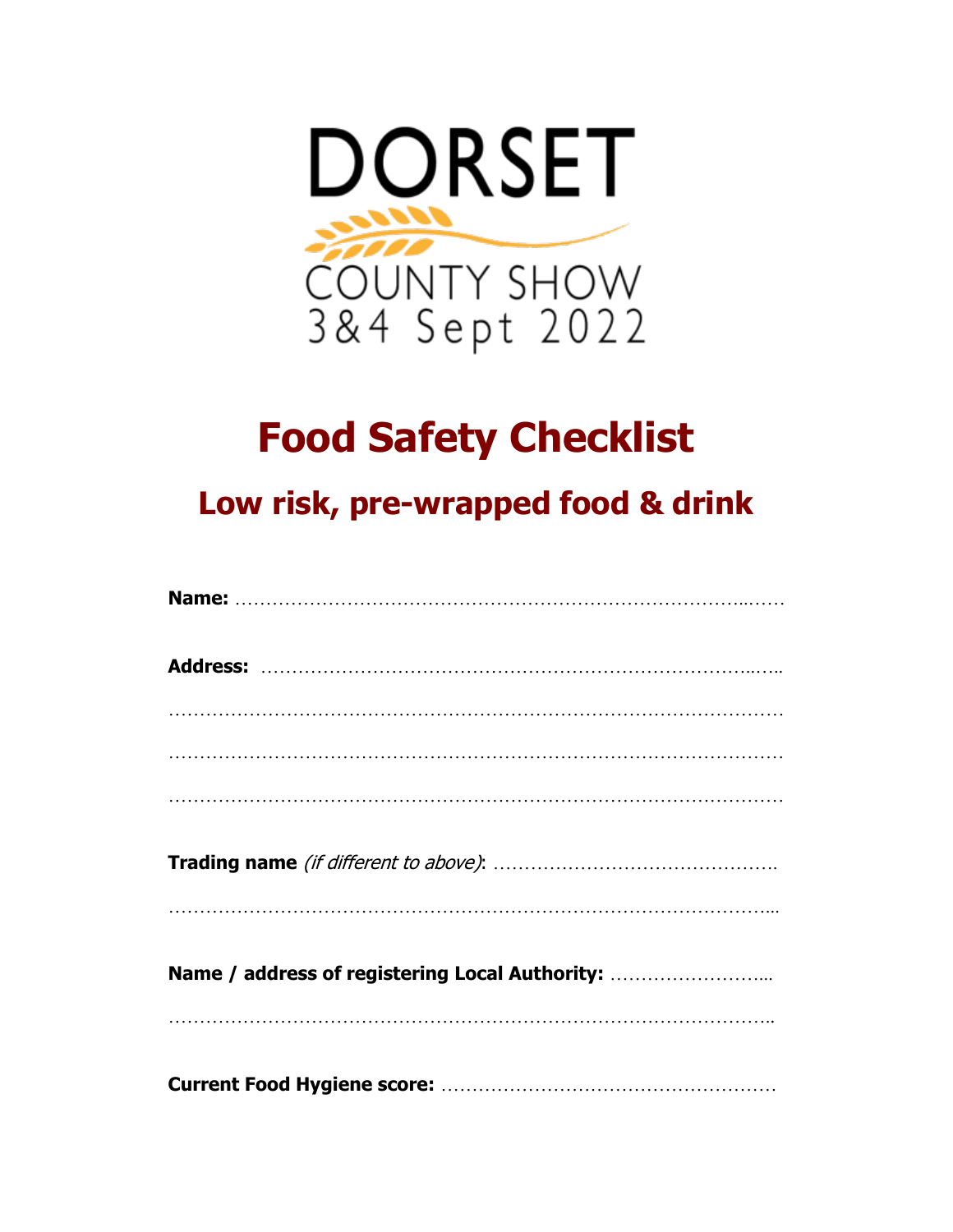This checklist is to help you identify hazards and for you to put the necessary controls in place to make sure that the food you sell / serve is safe to eat; it is specifically designed for caterers and food business operators attending outdoor events.

Please bring the completed checklist with you to the event.

Should you need any assistance with this, or wish to discuss any of the points in it, please feel free to contact us.

*Please give a brief description of your stand and the products you will be offering:* 

## **Important, please note:**

**If any of your products are open / unwrapped or if any of them contain meat, poultry, shellfish, fish, milk, cream, eggs, cheese, cooked rice, cooked pasta, lentils and beans you must complete the full food safety checklist showing how you will manage your food safety, contamination controls, temperature controls and hygiene.**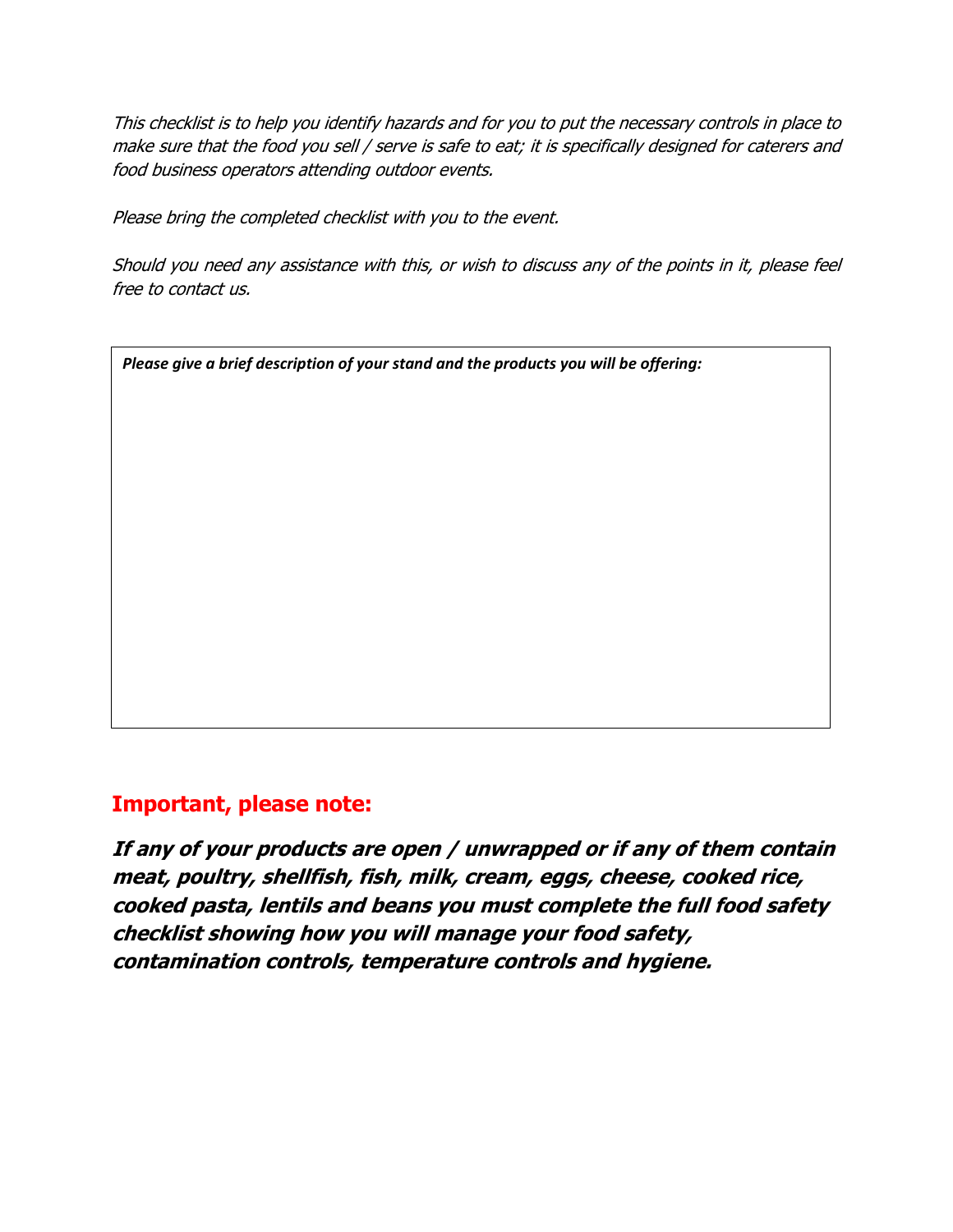| Do you only sell pre-packed, low risk products, e.g.: alcohol, bottled drinks,<br>confectionery, meat-free and dairy-free cakes, pastry, breads and biscuits<br>that are placed in their final packaging before they are brought on site? |  | Yes | No.            |  |  |
|-------------------------------------------------------------------------------------------------------------------------------------------------------------------------------------------------------------------------------------------|--|-----|----------------|--|--|
| <b>N.B.:</b> If the answer to the above is "No" you will need to complete the full food safety<br>checklist showing how you will manage food safety, contamination controls, temperature<br>controls and hygiene.                         |  |     |                |  |  |
| Do you intend to offer samples of unwrapped foods for tasting?                                                                                                                                                                            |  | Yes | No.            |  |  |
| If yes, will you be cutting foods?                                                                                                                                                                                                        |  | Yes | No.            |  |  |
| How will you ensure that knives,<br>chopping boards and hands are<br>kept clean and hygienic?                                                                                                                                             |  |     |                |  |  |
| If you are offering samples of drinks, please confirm that you will be using<br>single use, disposable cups                                                                                                                               |  | Yes | No.            |  |  |
| What facilities do you have for<br>hand-washing?                                                                                                                                                                                          |  |     |                |  |  |
| Do you have appropriate arrangements for the disposal of waste and<br>recycling?                                                                                                                                                          |  | Yes | N <sub>0</sub> |  |  |
| Please confirm that staff have received a minimum of level one food safety<br>training                                                                                                                                                    |  | Yes | No             |  |  |
|                                                                                                                                                                                                                                           |  |     |                |  |  |

*Should you require any advice or assistance with this form, have any queries or wish to raise any specific points, please contact the show office.*

| Signatures: |  |
|-------------|--|
|             |  |
|             |  |